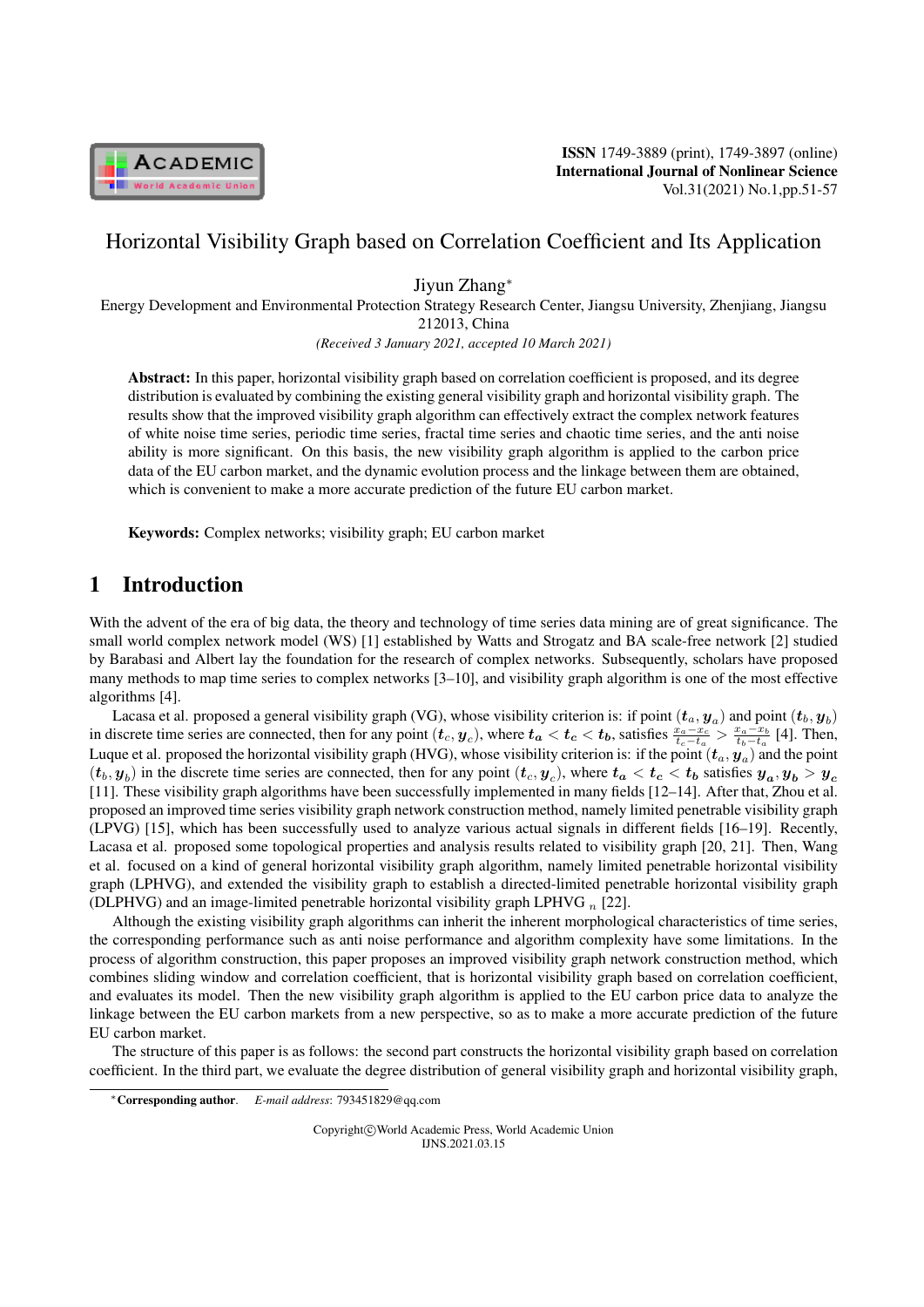and draw a conclusion. The fourth part applies the new visibility graph algorithm to the carbon price data of EU carbon market. The fifth part expounds the conclusion.

### 2 Model

The main steps of the visibility graph network based on correlation coefficient are as follows:

(1) Construct sliding window If the length of the time series is *n*, the window length is *L* and the sliding step is *s*, the number of windows is *N*

$$
N = \frac{(n - L)}{s} + 1;\t\t(1)
$$

(2) Use the formula

$$
\rho_{X_1 X_2} = \frac{\text{Cov}(X_1, X_2)}{\sigma_{X_1} \sigma_{X_2}} = \frac{E\left[ (X_1 - \mu x) (X_2 - \mu y) \right]}{\sigma_{X_1} \sigma_{X_2}}
$$
(2)

where

Cov 
$$
(X_1, X_2)
$$
 = E  $[(X_1 - E[X_1]) (X_2 - E[X_2])]$   
= E  $[X_1X_2] - 2E[X_1]E[X_2] + E[X_1]E[X_2] = E[X_1X_2] - E[X_1]E[X_2]$  (3)

$$
\sigma_{X_1} = \operatorname{sqrt}\left(\frac{(\mathbf{x}_1 - \mathbf{E}[X_1])^2 + (\mathbf{x}_2 - \mathbf{E}[X_1])^2 + \dots + (\mathbf{x}_{100} - \mathbf{E}[X_1])^2}{100}\right);
$$
\n(4)

$$
\sigma_{X_2} = \operatorname{sqrt}\left(\frac{(\mathbf{x}_2 - \mathbf{E}[X_2])^2 + (\mathbf{x}_2 - \mathbf{E}[X_1])^2 + \dots + (\mathbf{x}_{101} - \mathbf{E}[X_2])^2}{100}\right);
$$
\n(5)

Calculate the correlation coefficient between any two windows to get the correlation coefficient matrix

$$
C = \begin{bmatrix} c_{11} & \cdots & c_{1N} \\ \vdots & \ddots & \vdots \\ c_{N1} & \cdots & c_{NN} \end{bmatrix};
$$
 (6)

(3) The correlation coefficient sequence  $C(t)$ ,  $t = 1, 2, ..., N$ , is obtained by calculating the mean value in columns from the correlation coefficient matrix;

(4) The new time series  $C(t)$  is applied to VG or HVG algorithm to get a new visibility graph network.

This method obtains the network which is composed of the correlation of the original data. In step (4), the network constructed by VG algorithm [4] is called CVG network; the network constructed by HVG algorithm [11] is called chvg network.

In fact, there is another way to build a visibility graph network based on correlation coefficient. On the basis of the correlation coefficient matrix C obtained in step (2), the CIVG network or CIHVG network can be obtained by processing the correlation coefficient matrix with the help of IVG or IHVG algorithm.

For example, taking 200 sample data at random, using the above steps (1-2) and combining with IHVG algorithm, the CIHVG 4 can be obtained. Between x  $_{ij}$  and x  $_{i'j'}$ , if  $i=i'$ , for any x  $_{ip}$ , where  $p \in (j, j')$  meets  $x_{ij}, x_{i'j'} > x_{ip}$ , then x  $_{ij}$ is connected with x  $_{i'j'}$ ; if  $j=j'$ , for any x  $_{qj}$ , where  $p \in (i, i')$  meets  $x_{ij}, x_{i'j'} > x_{qj}$ , then x  $_{ij}$  is connected with x  $_{i'j'}$ .

Obviously, the computational complexity of CIVG or CIHVG is much higher than that of CVG or CHVG, so we choose CHVG for application analysis.

### 3 Model evaluation

In the aspect of pattern test, this paper selects Gaussian white noise time series, periodic time series, Conway fractal time series and Lorenz chaotic time series.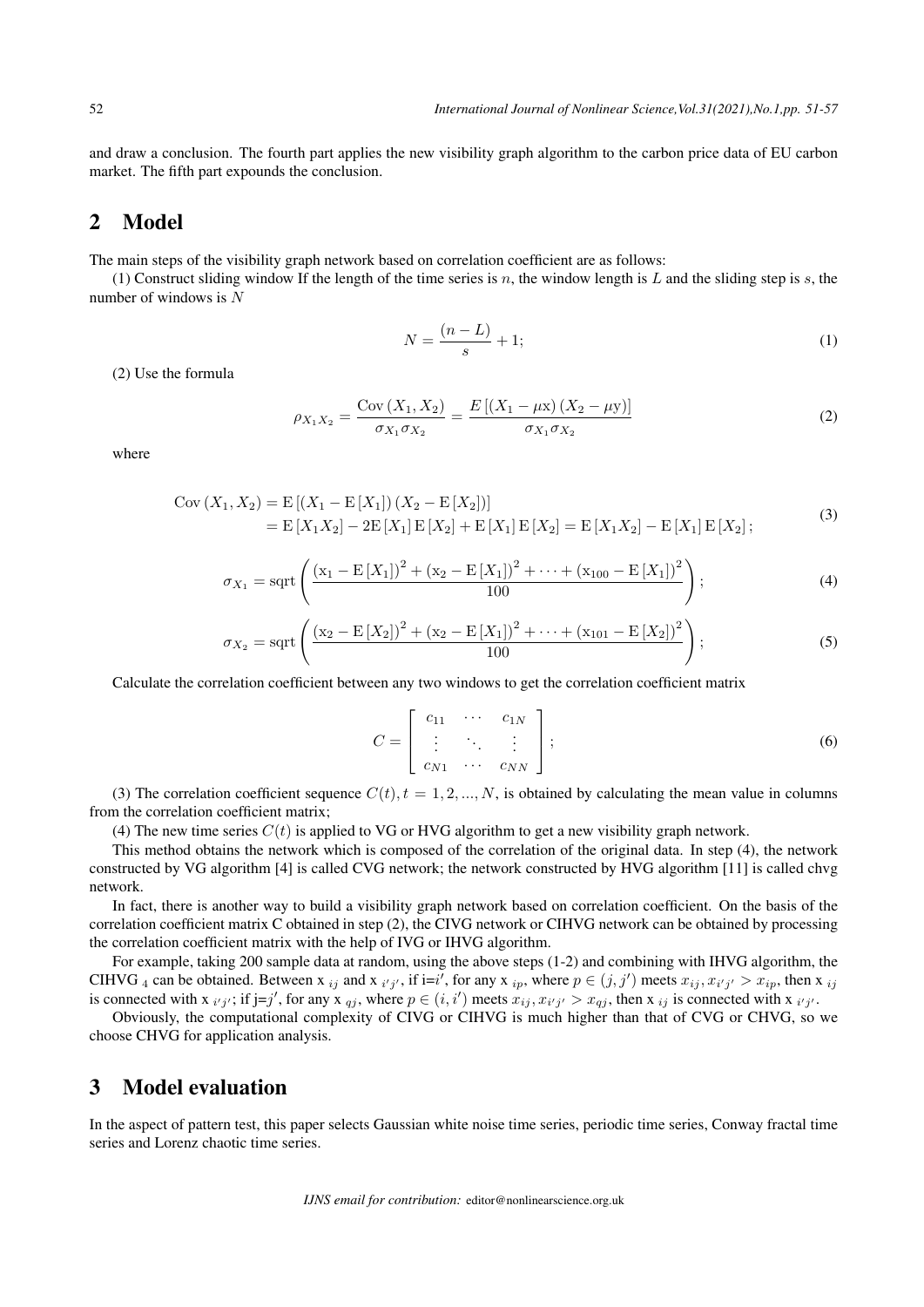*J. Zhang: Horizontal Visibility Graph based on Correlation Coefficient*  $\cdot \cdot \cdot$  53

#### 3.1 White noise time series

Select Gaussian white noise signal

$$
x_t \sim N_G\left(0, \sigma^2\right) \tag{7}
$$

The following is a simple generation of a group of sequences. The graph of this group of sequence data obeys the positive too distribution. This is the pure random sequence we want to take. That is to say, a 1000 normal distribution time series with mean value of 0 is also called Gaussian white noise. Combined with CHVG, the degree distribution map was generated.



Figure 1: Degree distribution of Gaussian white noise sequence.

Figure (a) shows the degree distribution of Gaussian white noise sequence of VG; Figure (b) shows the degree distribution of Gaussian white noise sequence of HVG; Figure (c) shows the degree distribution of Gaussian white noise sequence of CHVG.

As can be seen from Figure (a), the connectivity between each node in VG network is relatively close, and the network degree distribution is also relatively scattered, which is in the form of power law. Figure (b) is the network degree distribution diagram after the transformation of HVG. It can be seen that the average degree of each node in the horizontal visibility graph complex network is smaller than that of VG, and it is generally  $K \leq 10$ , mainly concentrated around  $K = 10$ , and the network degree distribution is more concentrated. As can be seen from Figure (c), the Gaussian white noise time series transformed by CHVG algorithm has a power-law network degree distribution, and the network degree distribution is relatively scattered. The network degree values are mainly between 2 and 3 points, and the network degree distribution is also very centralized, belonging to a regular network.

#### 3.2 Periodic time series

Select sinusoidal signal

$$
y = \sin(5\pi x) \tag{8}
$$

The sampling interval is  $\Delta x = 0.01$  and the sequence length is  $n = 1000$ .

The following is the degree distribution map after the period time series of these algorithms are transformed into a complex network.

Figure (a) shows the degree distribution of the periodic sequence with the sinusoidal signal of VG as  $y = \sin(5\pi x)$ ; Figure (b) shows the degree distribution of the periodic sequence with the sinusoidal signal of HVG as  $y = \sin(5\pi x)$ ; Figure (c) shows the degree distribution of the periodic sequence with the sinusoidal signal of CHVG as  $y = \sin(5\pi x)$ .

It can be seen from Figure (a) that the connectivity of the nodes in the transformed network is relatively close, and the degree distribution of the network has a power-law function. However,the degree values of the nodes are relatively scattered, belonging to a regular network with scattered degree values, and the degree distribution presents a multi peak shape as shown in the Figure above. Figure (b) is the graph drawn by the degree distribution function of the network nodes after the HVG transformation. It can be seen that the average degree of each node in the horizontally visibility graph complex network is smaller than VG, and it is generally  $K \leq 10$ . The connectivity between the network nodes is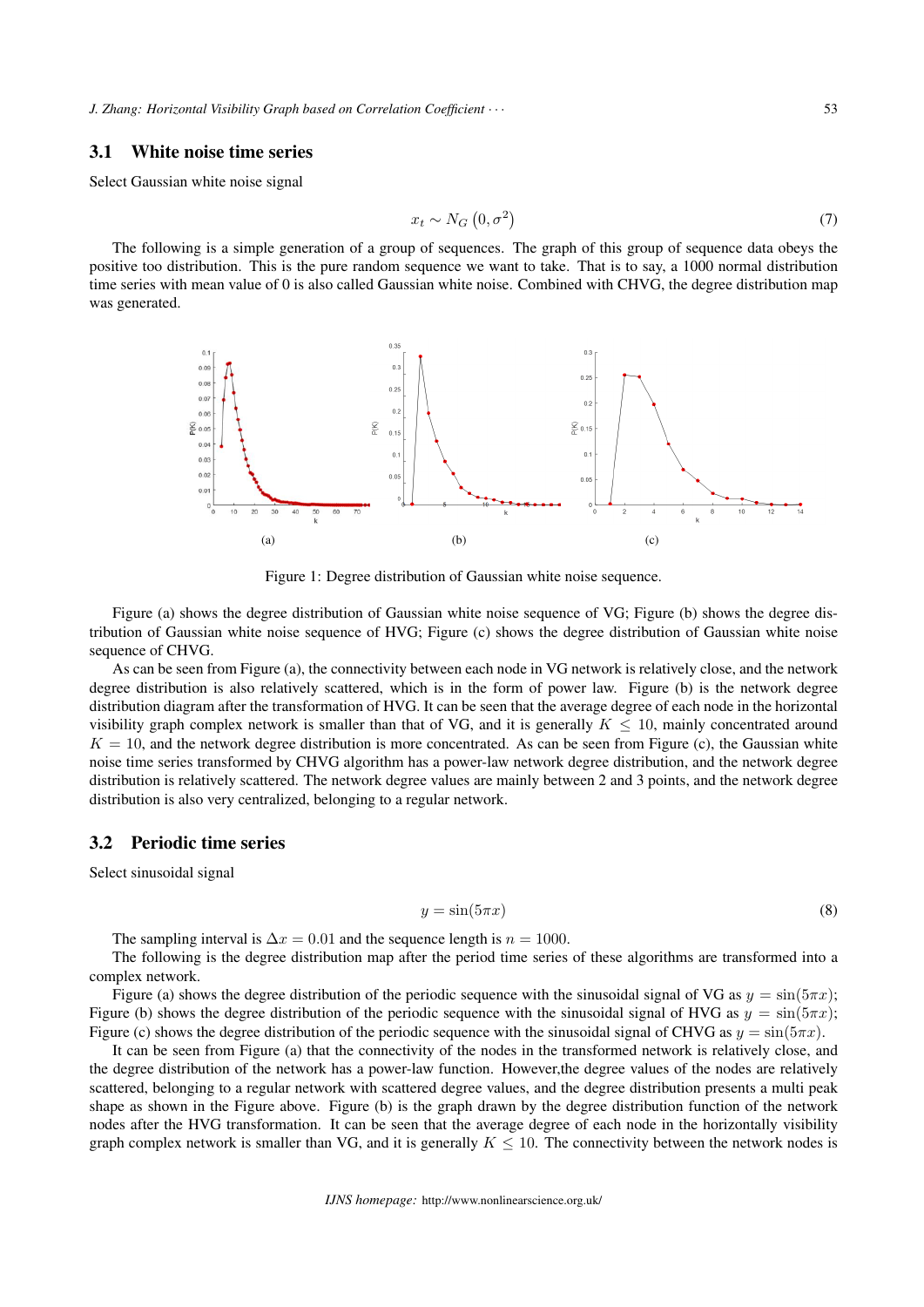

Figure 2: Degree distribution of periodic sequence.

relatively sparse, and the network degree values are concentrated at the point 4 of the figure, which belongs to a regular network. It can be seen from the figure above that the number of spikes of its degree distribution function is much less than that of VG network. As can be seen from Figure (c), the degree distribution of the periodic sequence transformed by CHVG algorithm is also in the form of power law, and the connectivity between nodes is relatively sparse, and the degree value of the network is concentrated at 4.

#### 3.3 Fractal time series

Conway fractal sequence is selected, and its recursive formula is

$$
a(1) = a(2) = 1,
$$
  
\n
$$
a(n) = a(a(n-1)) + a(n - a(n-1)), n > 2;
$$
\n(9)

The following is the degree distribution map after the fractal time series of these algorithms are transformed into complex networks.



Figure 3: Degree distribution of Conway fractal sequence.

Figure (a) is the degree distribution of Conway fractal sequence of VG; figure (b) is the degree distribution of Conway fractal sequence of HVG; and figure (c) is the degree distribution of Conway fractal sequence of CHVG.

Figure (a) shows that the network degree distribution of VG algorithm has a power-law form, and the network degree values are concentrated between 0 and 80. As can be seen from the HVG algorithm in Figure (b), the average degree value of the network nodes transformed by the HVG algorithm is generally smaller, the connectivity between the network nodes is relatively sparse, and the network degree value is mainly concentrated between 2 and 4. As can be seen from Figure (c), the network degree distribution of Conway time series also has a power-law form after CHVG algorithm transformation, which means that Conway can become a scale-free network after chvg algorithm transformation, that is, CHVG has certain recognition ability for Conway series. The degree value of the network is concentrated at 4.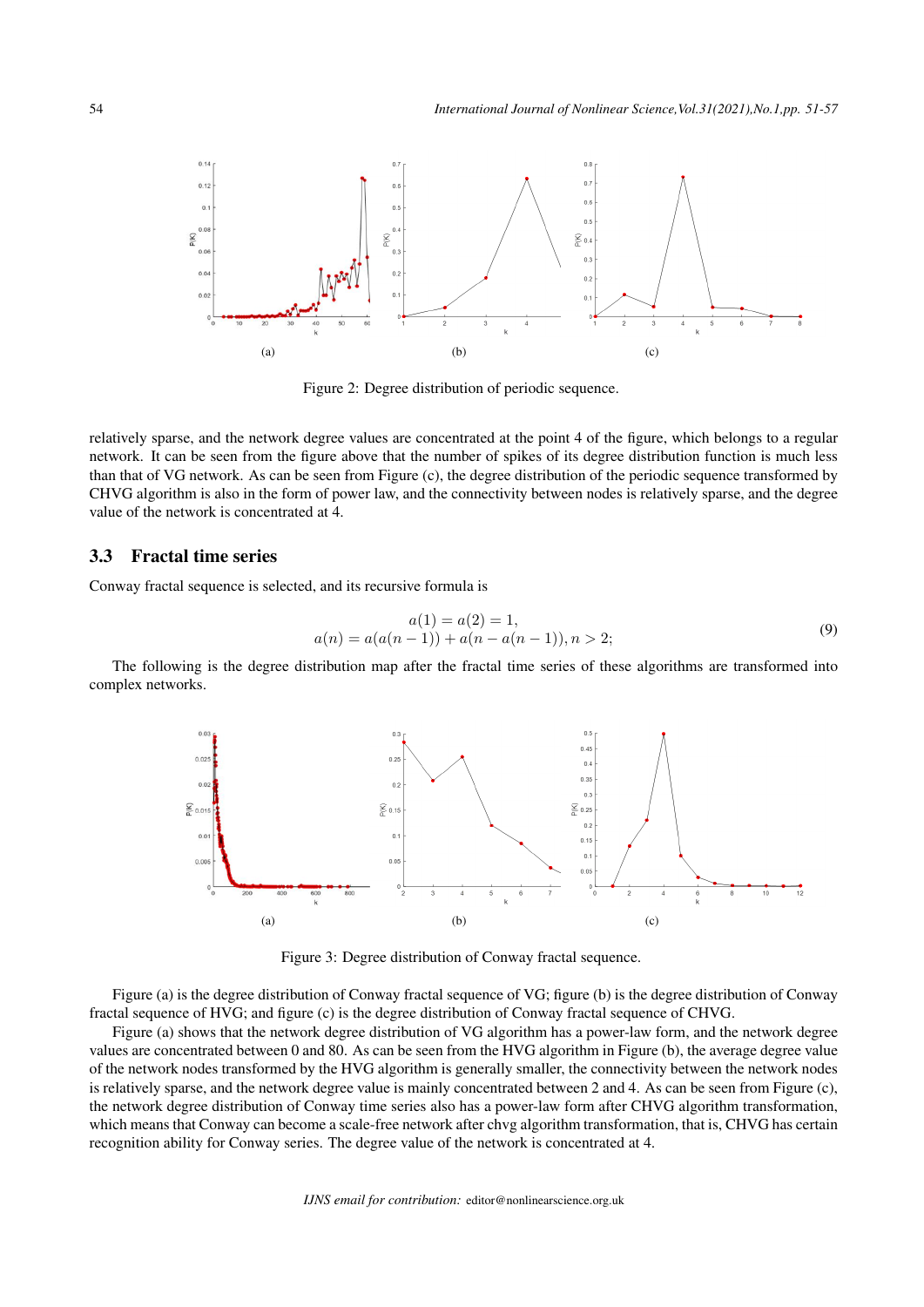#### 3.4 Chaotic time series

Lorenz chaotic sequence is selected

$$
\begin{cases}\n\dot{x} = \sigma(y - x) \\
\dot{y} = x(r - z) - y \\
\dot{z} = xy - bz\n\end{cases}
$$
\n(10)

where  $\sigma = 10$ ,  $r = 28$ ,  $b = 8/3$ , sampling interval  $t = 0.05$ .

The following is the degree distribution map after the chaotic time series of these algorithms are transformed into a complex network.



Figure 4: Degree distribution of Lorenz chaotic sequence.

Figure (a) shows the degree distribution of Lorenz chaotic sequence of VG; Figure (b) shows the degree distribution of Lorenz chaotic sequence of HVG; Figure (c) shows the degree distribution of Lorenz chaotic sequence of CHVG.

As can be seen from figure (a) above, the network degree distribution of VG algorithm has a power-law form in signal feature recognition, that is, Conway sequence can be transformed into scale-free network through VG algorithm, which shows that VG algorithm can effectively identify Conway time series. In addition, compared with its network degree value distribution from 0 to 80, it is relatively dispersed, and also presents a multi peak shape. As can be seen from the HVG algorithm in figure (b), the average degree value of the network nodes transformed by the HVG algorithm is generally smaller, the connectivity between network nodes is relatively sparse, and the network degree values are mainly concentrated between 2 and 8, which indicates that the HVG algorithm transforms the Conway time series into a regular complex network. We can find that the distribution function of the degree distribution function of the Conway time series transformed by HVG is also composed of a series of spikes, so we can judge that the HVG algorithm cannot obviously improve the connectivity the signal characteristics of Conway fractal time series are identified. Figure (c) after CHVG algorithm transformation, the network degree distribution of Lorenz chaotic time series has the same power-law form, and the degree value of the network is concentrated at 4.

### 4 Analysis of EU carbon price data based on CHVG

This paper selects the carbon futures price data of the second stage (2010/12/13-2012/12/31) and the third stage (2013/1/1- 2018/12/27) of the EU carbon emission trading market as the sample data, and uses CHVG algorithm to obtain the network topology index (degree distribution, aggregation coefficient and average path length) for the data of the two stages.

Figure (a) shows the degree distribution of the second stage of EU carbon emission trading market; Figure (b) shows the degree distribution of the third stage of EU carbon emission trading market.

After the transformation of CHVG algorithm, the time series of the two stages have the power-law network degree distribution, and the peak value of the two stages is at 4, and the degree value is basically concentrated in 2-6. Within a certain range, the nodes with large degree are more affected by the price fluctuation in the early stage or the subsequent price waveform; the nodes with small degree have less influence. The network degree distributions of the two stages are very similar, which indicates that the fluctuation of EU carbon price has self similarity and scale invariance, that is, the fluctuation of future carbon price time series is likely to be similar to that of a certain period in the past.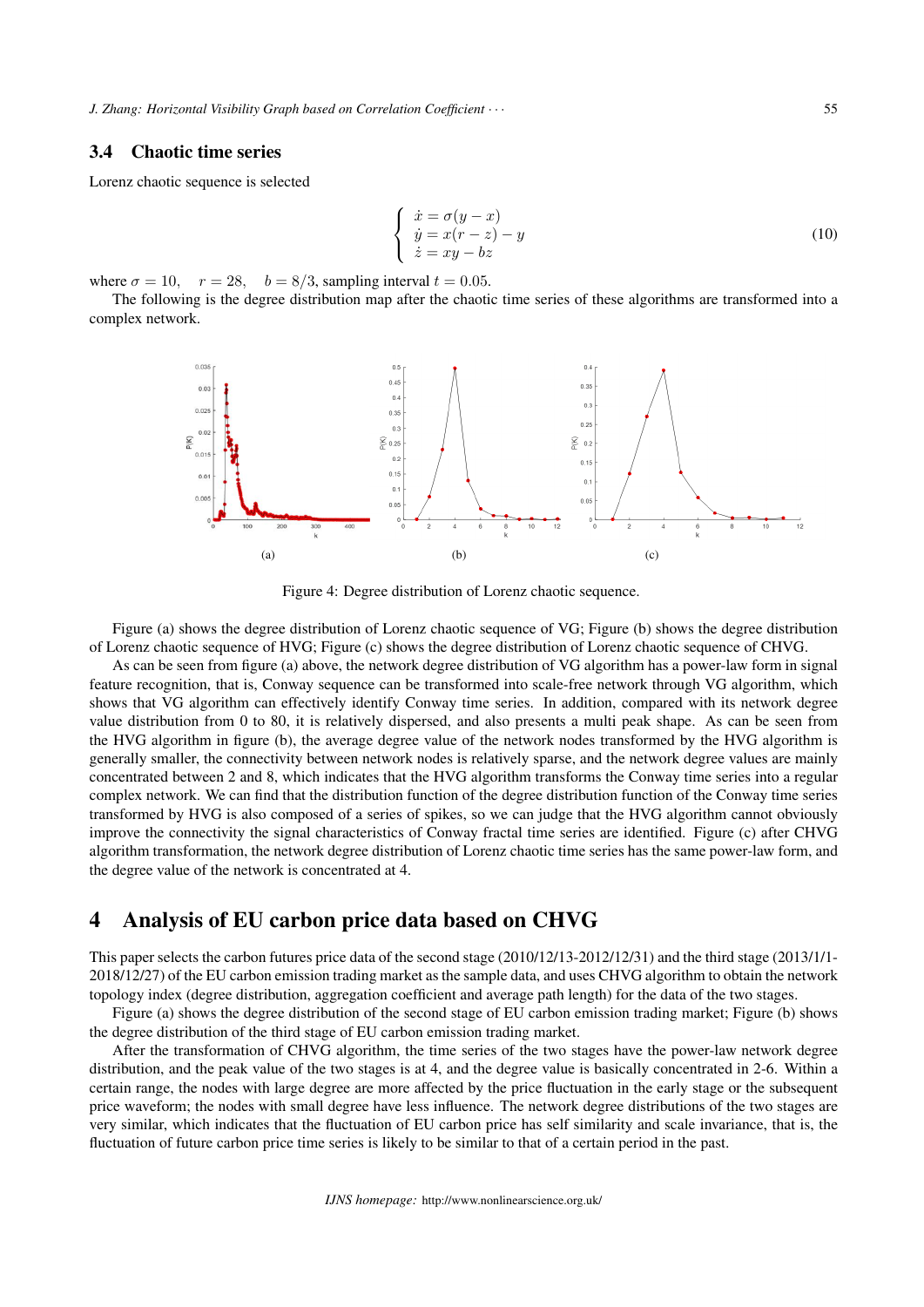

Figure 5: Degree distribution of carbon price data.

Table 1: Topological Characteristics of new viewable network of carbon price in EU carbon market

|                           | Clustering coefficient Average path length Average degree Network diameter |         |        |     |
|---------------------------|----------------------------------------------------------------------------|---------|--------|-----|
| The second stage $0.4597$ |                                                                            | 51.1024 | 3.6329 | 125 |
| The third stage           | 0.5091                                                                     | 57.1142 | 3.8454 | 141 |

Using the obtained complex network, we use other basic concepts such as aggregation coefficient, average path length, average degree and network diameter to describe the topological properties of the complex network mapped from time series. Table 1 shows the topology measurement of the constructed CHVG network, and the observation shows that the relationship between the network structure and network dimensions is heterogeneous.

Using CHVG algorithm to explore the dynamic characteristics of carbon price, one is that CHVG can capture more accurate information of data state, extract the subtle information of each sequence segment on different scales, and keep the extraction process reasonable and simple; the other is that the time series is composed of a series of numerical values, closely related to time, and has a certain random process, usually non-stationary VG can be used to analyze this kind of nonstationary series. Third, CHVG calculates the correlation between each node, which can reflect the correlation between data more accurately and give more accurate prediction.

## 5 Conclusions

In this paper, we propose a correlation coefficient based horizontal visibility graph network construction method (CHVG), which is an improved algorithm based on HVG. The experimental results show that, compared with VG and HVG algorithm, the average degree of nodes in the complex network transformed by CHVG algorithm is larger, the distribution of network degree is more dispersed, the network connectivity is closer, and it can better reflect the characteristics of time series. Compared with VG and HVG, the new visibility graph method can extract complex network features of noise, period, fractal and chaotic signals more effectively, and has more significant anti noise ability. The experimental results show the effectiveness of the new visibility graph method.

The CHVG network method is applied to the carbon price data of EU carbon market, and the network degree distribution characteristic parameters such as degree distribution, average degree, aggregation coefficient and average path length are extracted. The results show that the carbon price data of the two stages of the EU carbon market have their own similarity and scale invariance, so the fluctuation of carbon price in the future is likely to be similar to that in the past.

## 6 Acknowledgments

This research is supported by grants from the Major Program of National Natural Science Foundation of China (No. 71690242), the National Natural Science Foundation of China (No. 11731014), the National Key Research and Develop